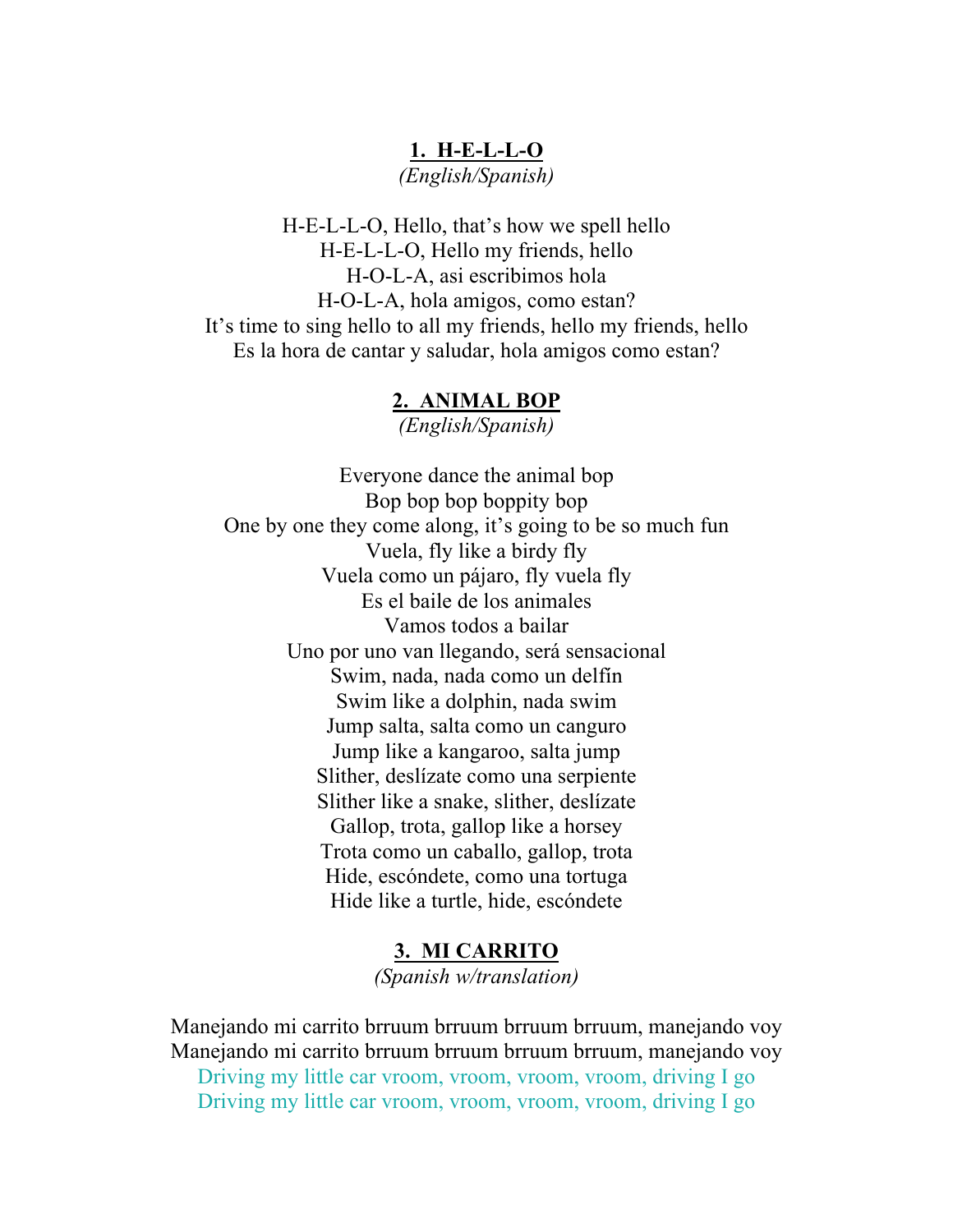Las ventanas de mi carro suben y bajan, suben y bajan Las ventanas de mi carro Suben y bajan, suben y bajan Por toda la ciudad

The windows in my car, they go up and down, up and down The windows in my car, they go up and down, up and down All around the town

Las puertas de mi carro se abren y cierran, abren y cierran Las puertas de mi carro se abren y cierran, abren y cierran

Para dejarme entrar

The doors on my car, they open and close, open and close The doors on my car, they open and close, open and close To let me in

La bocina de mi carro suena que suena, bip bip bip bip La bocina de mi carro Suena que suena, bip bip bip bip Por toda la ciudad

The horn in my car sounds like this, beep beep, beep, beep The horn in my car sounds like this, beep beep, beep, beep All around the town

Las llantas de mi carro giran y giran, dan vueltas vueltas Las llantas de mi carro giran y giran, dan vueltas vueltas Por toda la ciudad

The tires on my car they go around and around, in cirlces The tires on my car they go around and around, in cirlces All around the town

El limpia vidrios de mi carro se mueve de lado a lado chuik chuik chuik El limpia vidrios de mi carro se mueve de lado a lado chuik chuik chuik Por toda la ciudad

The wipers on my car more from side to side, chweek, chweek, chweek The wipers on my car more from side to side, chweek, chweek, chweek All around the town

## **4. CRAZY TRAIN** *(English)*

Oh, we're going on a crazy train Oh, we're going on a crazy train Oh, we're going on a crazy train That says chuga-chuga-chuga-chuga-chuga-chuga Choo-choooooooo Chug-a-chug-a-chuga-chuga-chuga-chuga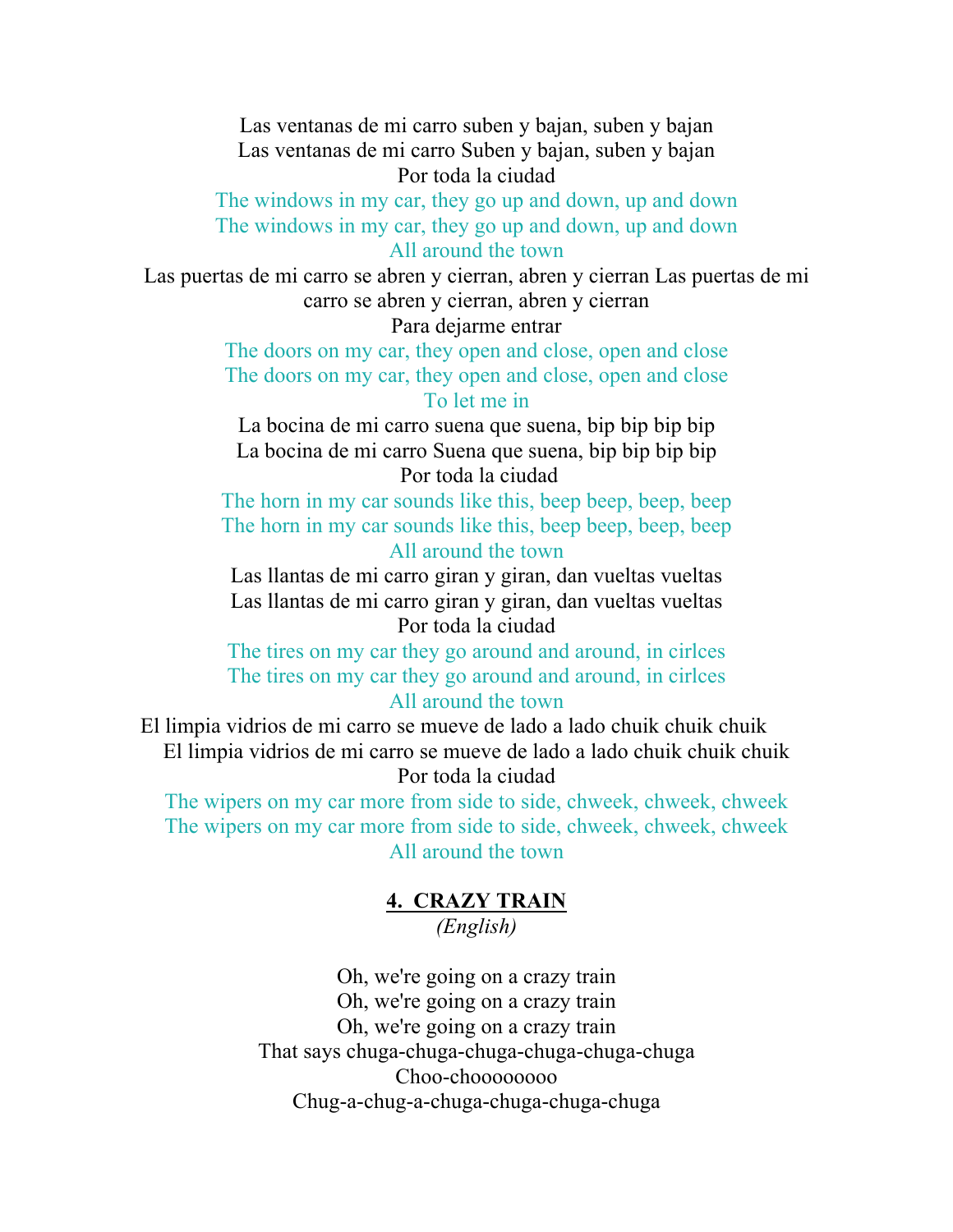Choo-choooooooo Everybody stomp your feet Everybody stomp your feet At the stomping station we stomp our feet Oh, stomp, stomp, stomp, stomp your feet Stomp, stomp, stomp, until the music stops Everybody wiggle wiggle Everybody wiggle wiggle At the wiggly station everybody wiggles Wiggle, wiggle, wiggle, wiggle, wiggle Everybody wiggle until the music stops Everybody clap your hands Everybody clap your hands At the clapping station, everybody claps So clap, clap, clap, clappity clap Clap, clap, clap until the music stops Everybody turn around Everybody turn around At the turning station we turn around Turn around, oh, turn around Turn around, until the music stops

#### **5. MUEVETE**

*(English/Spanish)*

Vamos todos aplaudir, everyone clap, clap with me Vamos todos aplaudir, everyone clap, clap with me Date una vueltecita, come on and turn around Y salta, salta, salta, lets jump, jump, jump up and down Muévete de lado a lado, come rock from side to side with me Muévete de lado a lado, come rock from side to side with me Sacúdete come shake with me, sacúdete shake , shake with me Zapatea sin parar, everyone stomp stomp your feet Zapatea sin parar, everyone stomp stomp your feet Baja y sube sin parer, move your body up and down Baja y sube sin parer, move your body up and down Es la hora de bailar, saltaras, side by side Lado a lado, move around, don't you stop, dance dance Put your hands in the air, zapatea con los pies Use your feet, move your hips, con tus manos aplaudir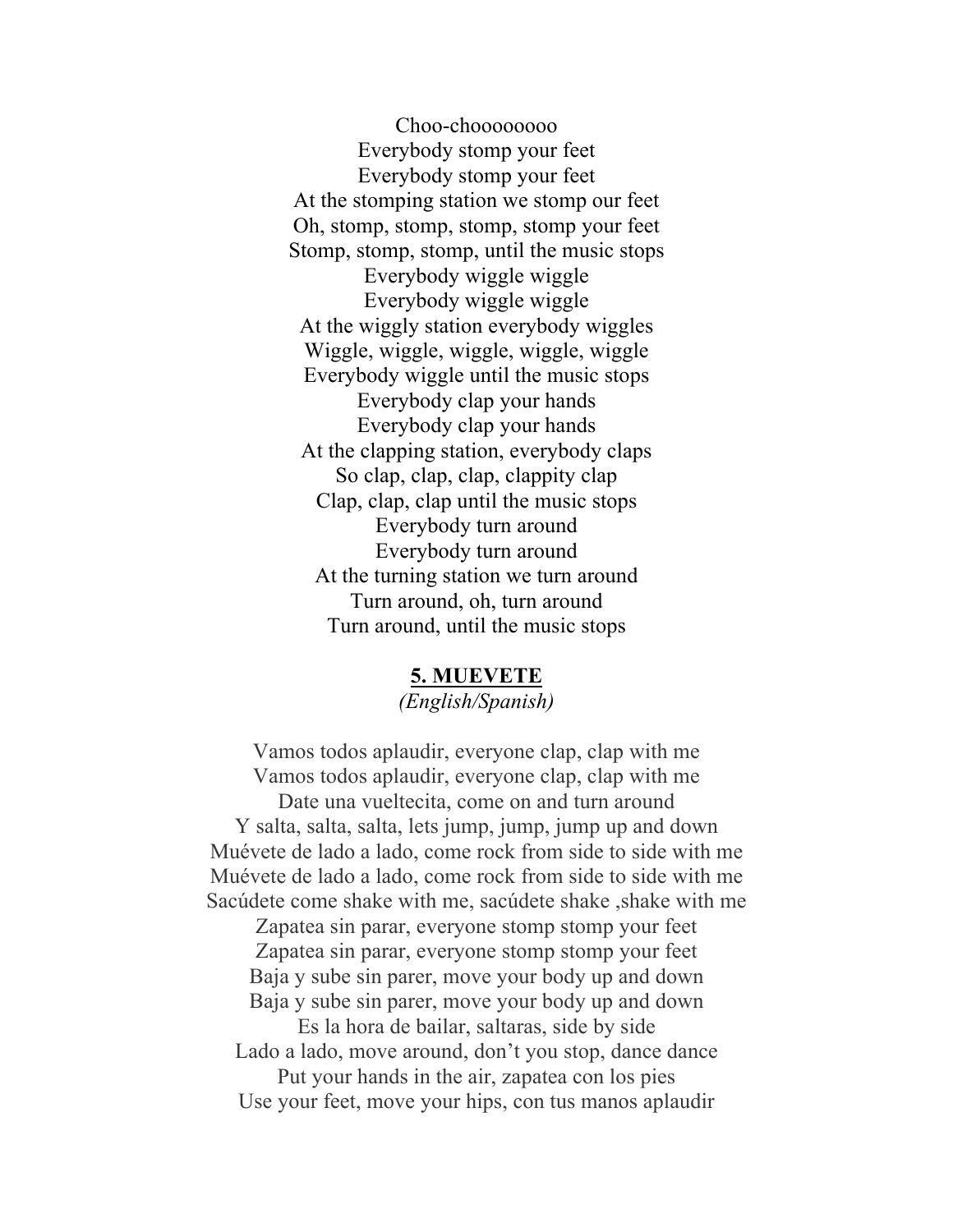Clap, clap, clap, clap, salta, salta Jump up and down, lets turn around Este ritmo ahora te pone de vueltas, turn around Este ritmo ahora te pone de vueltas, turn around

## **6. LA SEMANA**

*(Spanish w/translation)*

Son siete días en la semana, cinco para trabajar Ir al colegio y estudiar y dos para descansar There are seven days in the week, five for working To go to school and study, then two for resting Lunes, Martes, y Miércoles, Jueves y Viernes también Monday, Tuesday and Wednesday, Thursday and Friday too Son los cinco días para estudiar y ir a trabajar There are five days to study and go to work Sábado y Domingo, Sábado y Domingo Saturday and Sunday, Saturday and Sunday Que rico poder descansar y con la familia disfrutar How nice it is to rest and spend time with family

#### **7. LOS BOMBEROS**

*(Spanish w/translation)*

Uiu, uiu, uiu dice el camión de los bomberos Uiu, uiu, uiu dice el camión de los bomberos Weeoo, weeoo, weeoo goes the firetruck Weeoo, weeoo, weeoo goes the firetruck Ponte el sombrero bombero que vamos a trabajar Apagando fuegos por toda la vecindad Put your helmet and go to work Putting out fires around the neighborhood Miau, miau, miau, dice la gata de la vecina Miau, miau, miau, dice la gata de la vecina Que está atrapada allá arriba en el árbol de la esquina Meow, meow, meow says the neighbor's cat Meow, meow, meow says the neighbor's cat Stuck up in the tree on the corner Subiendo las escaleras hasta las ramas de arriba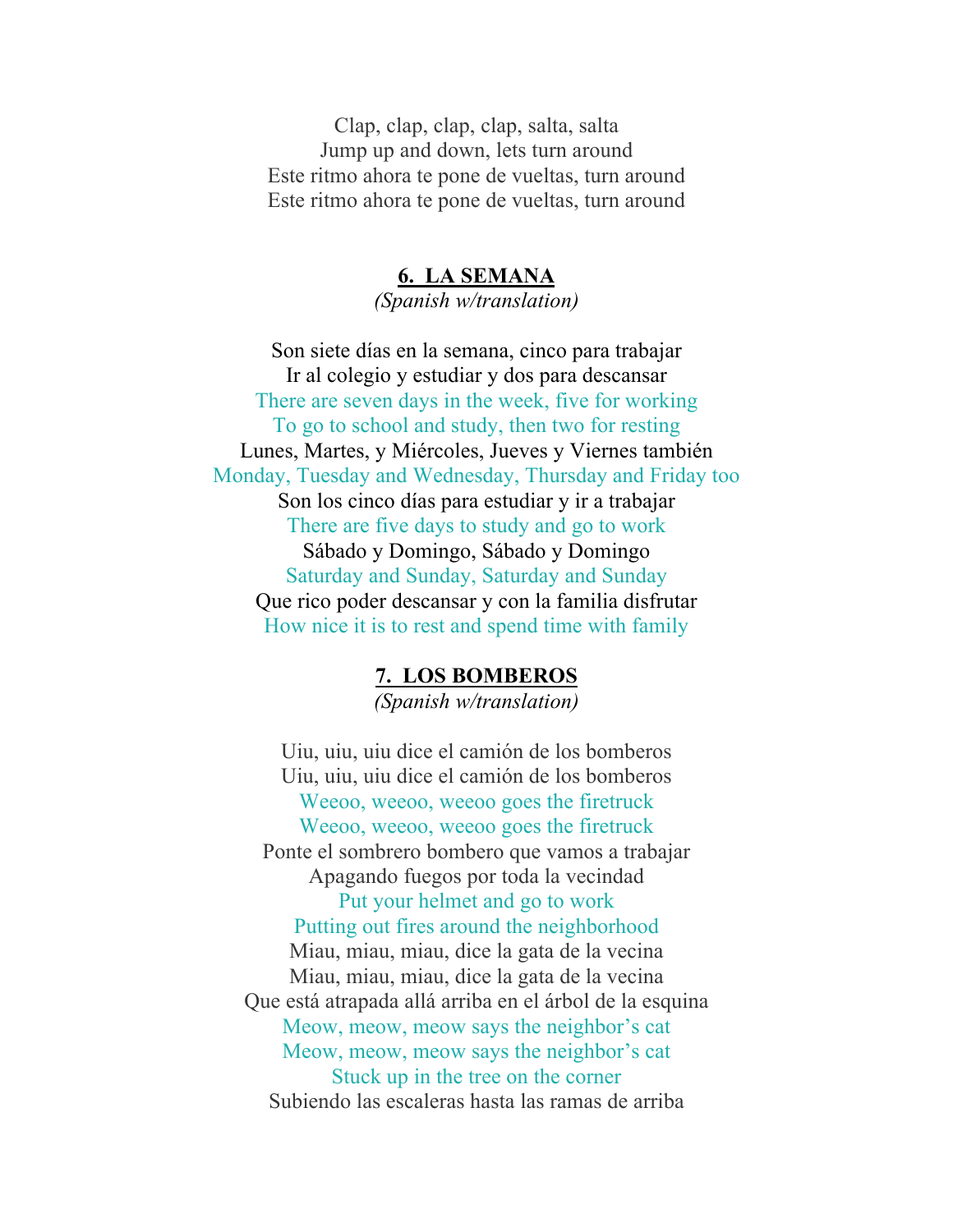Diciéndole a la gata calma calma chiquitina Climbing the stairs until they reach the top Telling the cat, calm down little one Logran bajar a la gata mientras tiembla sorprendida Hurra por los Bomberos! Celebramos en la esquina They lower the cat that is trembling and surprised Hurray for the firemen! They celebrate on the corner Ruff, ruff, ruff dice el perro de los bomberos Ruff, ruff, ruff dice el perro de los bomberos Que nos avisa ladrando wuau wuau wuau allá esta el fuego Ruff, ruff, ruff says the firemen's dog Ruff, ruff, ruff says the firemen's dog He barks and let's them know, there's a fire over there Prendiendo las sirenas van de prisa los bomberos Se ponen su uniforme, sus botas y sombreros The siren goes off and the firemen leave in a hurry They put on their uniforms, their boots and hats Alistan las escaleras y también las mangueras Ya listos los bomberos se van en busca del fuego They grab the latters and hoses And they're ready to look for the fire Uiuiuiu, ahi va el camión de los bomberos Uiuiuiu, ahi va el camión de los bomberos Weeoo, weeoo, weeoo goes the firetruck Weeoo, weeoo, weeoo goes the firetruck Son fuertes y valientes son muy buenos de verdad Por eso dice la gente que son los héroes de la ciudad Son los héroes de la ciudad They are strong and brave, it's true That's why the people say they are the town heroes They are the town heros

**8. MUNDO DE COLORES**

*(Spanish w/translation)*

Hay un mundo de colores en el cielo y en el mar Hay un mundo de colores por aquí y por allá, los puedes encontrar There's a world full of colors, in the sky and in the sea There's a world full of colors here and there, you can find Azul el color del cielo, azul como el mar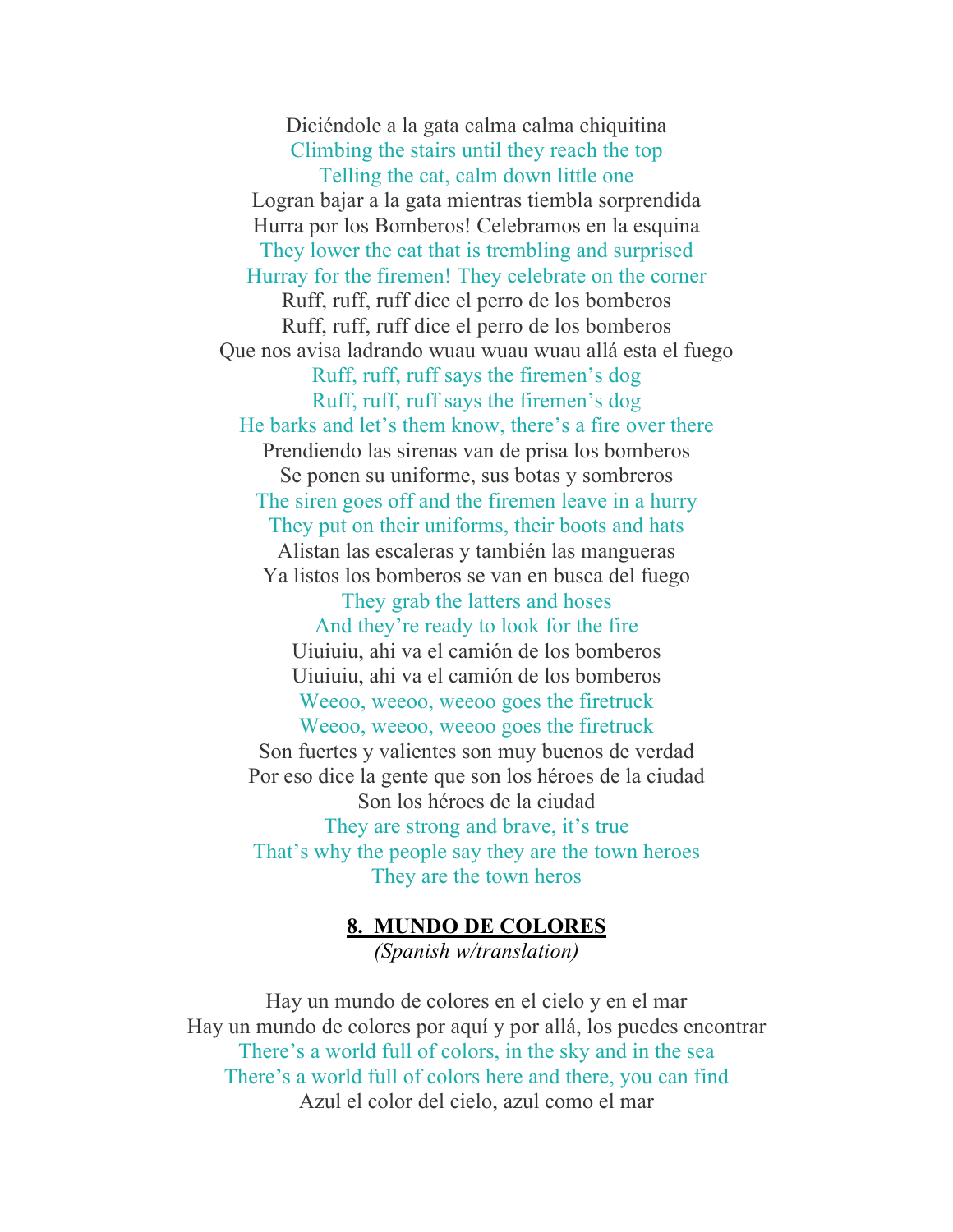## Azul son las ballenas que nadando han de pasar El zafiro de tus ojos que al mirarme han de brillar Que felicidad me dan Blue is the color of the sky, blue like the sea Blue are the whales that swim by The sapphire blue of your eyes that shine as they look at me And gives me happiness

Rojas las manzanas, las fresas, las cerezas Rojo el coral y los cangrejos en el mar El ruby de tus labios que sonrisa angelical Que alegría que me da Red are the apples, the strawberries and cherries Red is the coral and the lobsters in the sea The ruby of you angelic smiling lips

#### It gives me happiness

Amarillo el color del sol, los bananos y los quesos Amarillas las estrellas que en la noche han de alumbrar Amarillos los leones y tus cabellos de oro que en el viento van Yellow is the color of the sun, bananas and cheeses Yellow are the stars that illuminate the night sky Yellow like the lions and your hair of gold blowing in the wind

Verde la grama y las algas del mar Verde las montañas que me gustan escalar Verde las esmeraldas en un lindo collar Que en tu cuello han de brillar Green is the grass and the algae in the sea Green are the mountains that I love to climb Green are the emeralds on a beautiful necklace That shines around your neck De colores pintarás este mundo al jugar Los colores cantarás que alegría que me dan Full of colors you can paint this world as you play All the colors you will sing, what happiness they'll bring

## **9. KINDERGARTEN HERE I COME** *(English)*

I'm growing taller, taller every day I'm growing smarter, smarter every day Kindergarten here I come, it's gonna be fun!